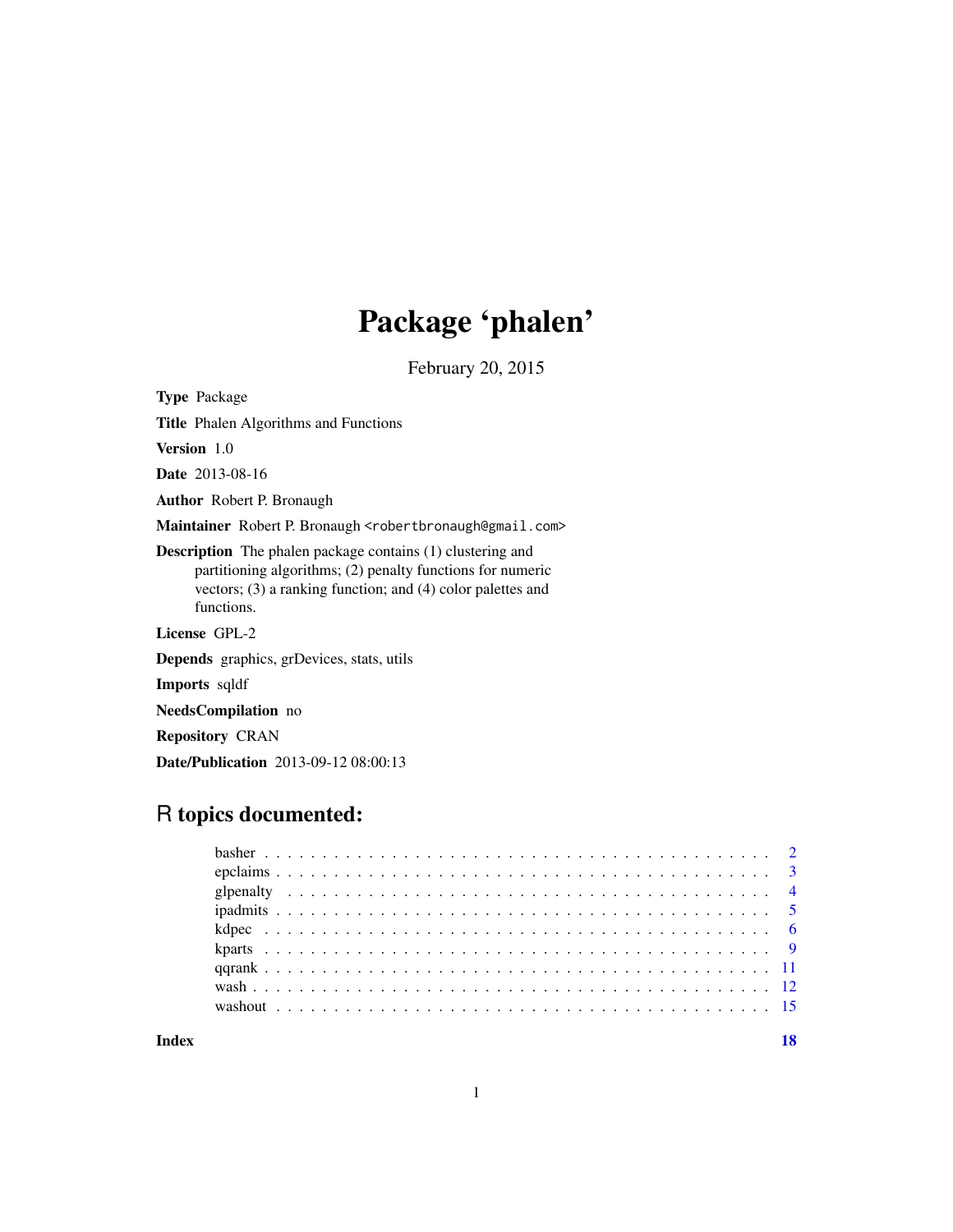<span id="page-1-0"></span>

# Description

Growth and decay penalties for numeric vectors.

# Usage

basher(X, A, K)

# Arguments

|   | A numeric vector.                                      |
|---|--------------------------------------------------------|
| А | The value at which the penalty starts.                 |
|   | The asymptotic ceiling or floor of penalized vector X. |

# Details

To create a growth penalty, where values greater than A are penalized, K must be greater than A. The growth penalty is K(1-exp(-r(X-M)))) for all values of X greater than A.

To create a decay penalty, where values less than A are penalized, K must be less than A. The decay penalty is  $K(1+exp(r(X-M)))$  for all values of X less than A.

#### Value

basher returns an object of class "basher."

| У       | The numeric vector X with penalities applied.                      |
|---------|--------------------------------------------------------------------|
| A       | The value at which the penalty starts.                             |
| К       | The asymptotic ceiling or floor of penalized vector $X$ (i.e., y). |
| r       | The growth or decay rate of the penalty.                           |
| M       | An extra parameter set so that $y = X$ at A.                       |
| penalty | The type of penalty applied.                                       |

# Author(s)

Robert P. Bronaugh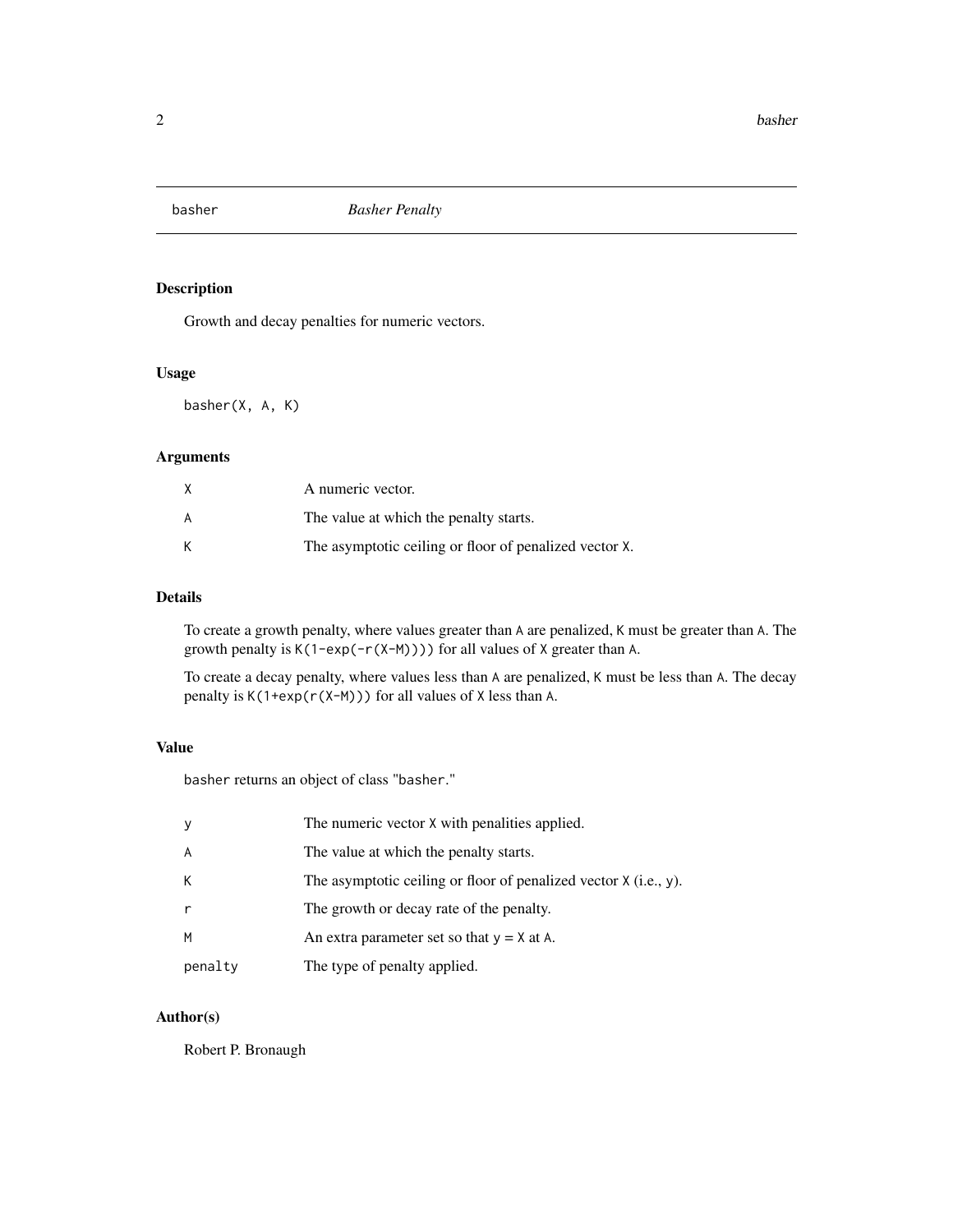#### <span id="page-2-0"></span>epclaims 3

#### Examples

```
# get the inpatient cost per day, sorted
data(ipadmits)
attach(ipadmits)
ipc = sort(ipadmits$cost)
plot(ipc, type = "l", col = wash("gry", 0.8), lwd=3)# apply penalty starting 2000. Penalized value not to exceed 4500
ipc.bash = basher(X = ipc, A = 2000, K = 4500)
lines(ipc.bash$y, col = wash('blu1", 1), lwd = 3)plot(ipc,ipc,type = "l",col = wash("gry", 0.8), lwd=3)lines(ipc, ipc.bash$y, col = wash("blu1", 1), lwd = 3)# apply lower penalty ending at 1500. Penalized value floor = 500
ipc.bash = basher(X = ipc, A = 1500, K = 500)
plot(ipc, type = "l", col = wash("gry", 0.8), lwd=3)lines(ipc.bash$y, col = wash("blu1", 1), lwd = 3)plot(ipc, ipc, type = "l", col = wash("gry", 0.8), lwd=3)lines(ipc,ipc.bash$y,col = wash("blu1",1),lwd = 3)
# combine above ceiling and floor penalties
ipc.bash = basher(X = ipc, A = 2000, K = 4500)
ipc.bash = basket(X = ipc.bash\, A = 1500, K = 500)
plot(ipc, type = "l", col = wash("gry", 0.8), lwd=3)lines(ipc.bash$y, col = wash("blu1", 1), lwd = 3)plot(ipc, ipc, type = "l", col = wash("gry", 0.8), lwd=3)
```
 $lines(ipc, ipc.bash$y, col = wash("blu1", 1), lwd = 3)$ detach(ipadmits)

epclaims *Episodic Claims*

#### **Description**

Fictitious claims data used to illustrate kdpec.

#### Format

PatientID Number to identify each patient.

ClaimNumber A number to identify each claim.

Diagnosis A character (A or B) identifying two fictitious diagnoses.

ServiceStart The claim's service start date.

ServiceEnd The claim's service end date.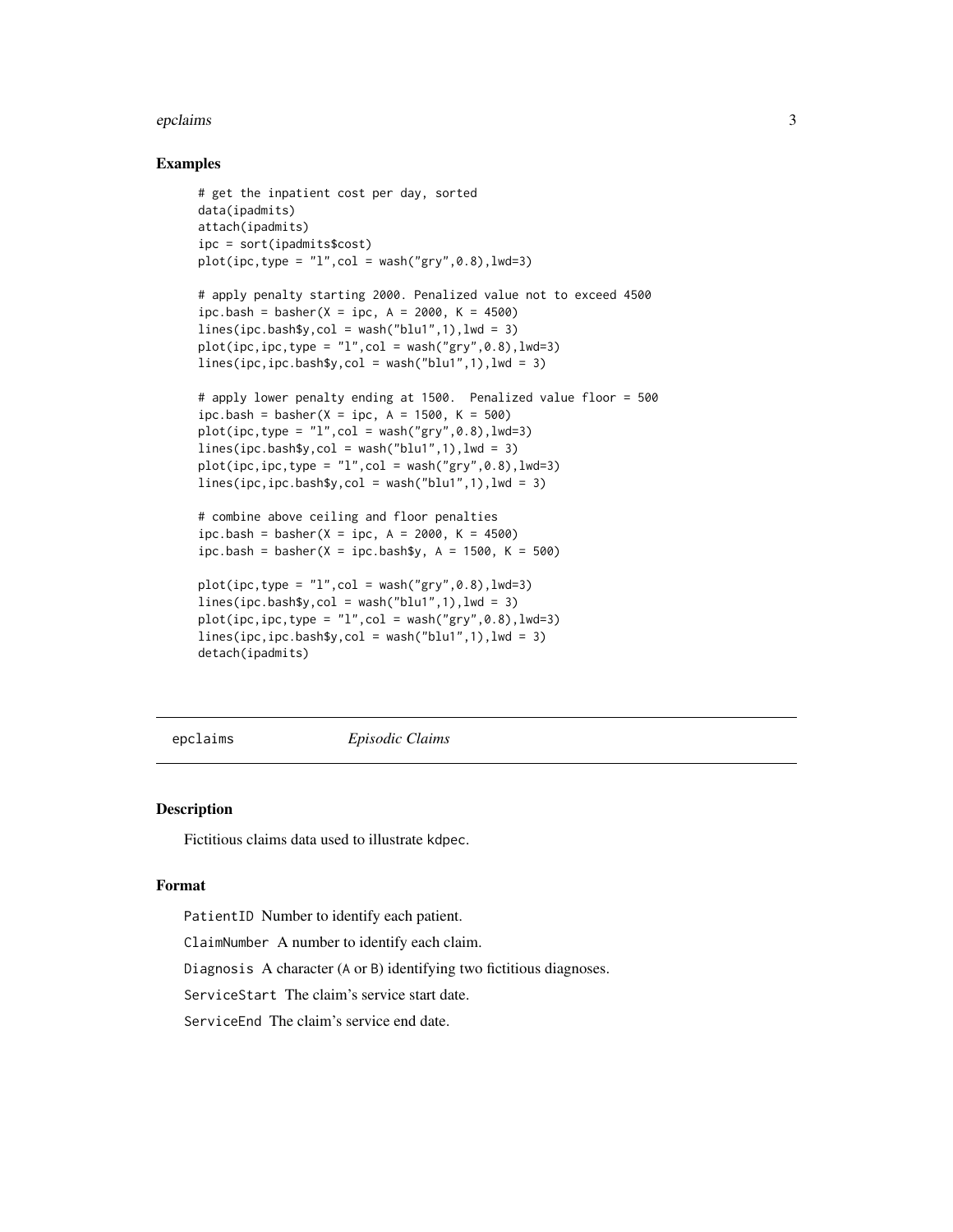<span id="page-3-1"></span><span id="page-3-0"></span>

# Description

Flexible generalized logistic function.

#### Usage

```
glpenalty(X, x0 = NA, x1 = NA, p = NA, b = NA, type = NA,
          plotpenalty = TRUE, allowed.error = 0.005, invert = FALSE)
```
#### Arguments

| $\mathsf{X}$  | A numeric vector.                                                                                                                                                                |
|---------------|----------------------------------------------------------------------------------------------------------------------------------------------------------------------------------|
| x0            | <i>optional</i> : The value(s) where glpentalty is within the allowed error of 0.                                                                                                |
| x1            | <i>optional</i> : The value(s) where glpenalty is within the allowed error of 1.                                                                                                 |
| p             | <i>optional</i> : A percent of X over which the penalty is applied. p must be between<br>⊘ and 1 for single sided g1pena1ty and between ⊘ and ⊘.5 for double sided<br>glpenalty. |
| $\mathbf b$   | optional: A positive valued rate at which glpenalty grows or decays.                                                                                                             |
| type          | optional: A character value accepting "growth", "decay", or "both"                                                                                                               |
| plotpenalty   | If TRUE, the glpenalty is plotted. The default is TRUE.                                                                                                                          |
| allowed.error | The allowed difference between glpenalty and $\theta$ or 1 at $\times \theta$ or $\times 1$ respectively.<br>The default is 0.005.                                               |
| invert        | If TRUE, the glpenalty is inverted. The default is FALSE.                                                                                                                        |

#### Details

The *parameter arguments* (i.e., the arguements required to parametrize glpenalty) are x0, x1, p, b, and side. Only certian combinations of these parameter arguments are required. If more than the needed number of *parameter arguments* are given, then glpenalty will use only the first two supplied. The following combinations of parameter arguments are accepted:

1.  $\{x0, x1\}$ : The function will grow (if  $x0 < x1$ ) or decay (if  $x0 > x1$ ) between the supplied values. For both growth and decay, supply 2 values to both  $x0$  and  $x1$  where  $x0[1] < x1[2] < x0[2] < x0[2]$ .

2. {x1,b,side}: The function will grow or decay starting at x1 and at rate b.

3. {p,b,side}: The function will grow or decay starting at p percent of the vector X and at rate b.

# Value

Returns the numeric penalty vector.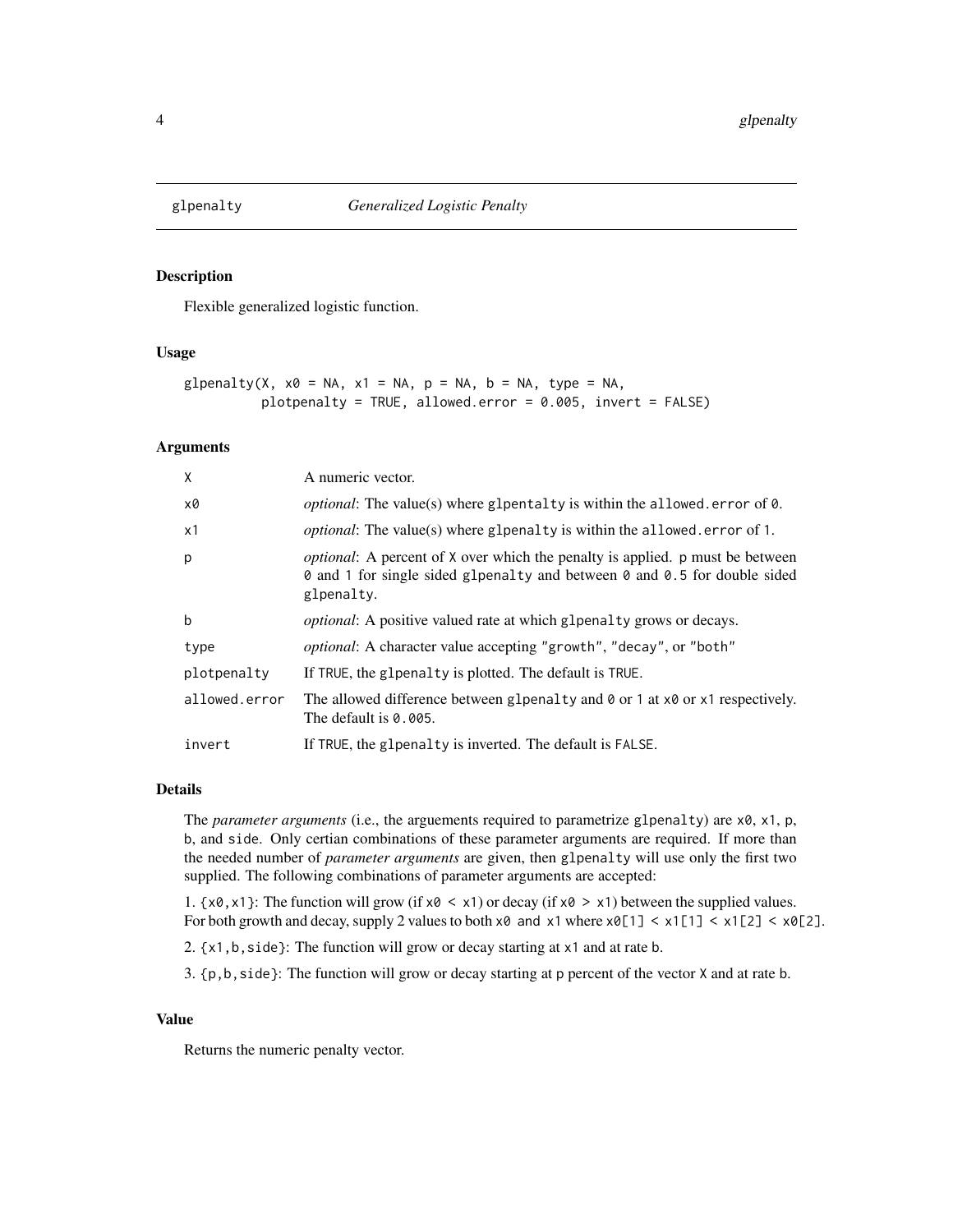#### <span id="page-4-0"></span>ipadmits 5 to 1999 to 1999 to 1999 to 1999 to 1999 to 1999 to 1999 to 1999 to 1999 to 1999 to 1999 to 1999 to 1

#### Examples

```
# create a vector of numbers
x = seq.int(1,100)# specify x near 0 (x0) and x near 1 (x1), growth is computed
g1penalty(x,x0 = 20,x1 = 50)
#How the plot might look when numbers aren't consecutive
glpenalty(sort(sample(x,40)),x0 = 20, x1 = 50)
# decay when x near 0 (x0) is greater than x near 1 (x1)
g1penalty(x,x0 = 50,x1 = 20)
# adjust shrink allowed.error at x0 and x1. Smaller allowed.error
# makes for "steeper" rates of growth or decay.
glpenalty(x,x0 = 50,x1 = 20,allowed.error = 0.0001)
# combine growth and decay by specifying 2 x0 and 2 x1
# growth from 10 to 35 and decay from 50 to 90.
glpenalty(x,x0 = c(10,90),x1 = c(35,50))# invert
glpenalty(x,x\theta = c(10, 90),x1 = c(35, 50), invert=TRUE)
# specify x1 and growth rate.
glpenalty(x, x1 = 30, b = 0.4, type = "growth")
glpenalty(x, x1 = 20, b = 0.5, type = "decay")
glpenalty(x, x1 = 30, b = 0.3, type = "both")
# specify percent of vector to be penalized
# and growth rate.
glpenalty(x,p = 0.6,b = 0.4, type = "growth")
glpenalty(x,p = 0.6,b = 0.5, type = "decay")
glpenalty(x,p = 0.4,b = 0.3, type = "both")
```
ipadmits *Inpatient Admissions Dataset*

#### **Description**

A dataset of fictional inpatient admissions designed to demonstrate several functions in the phalen package.

#### Format

HospID Hospital unique identifier.

Age Age of patient.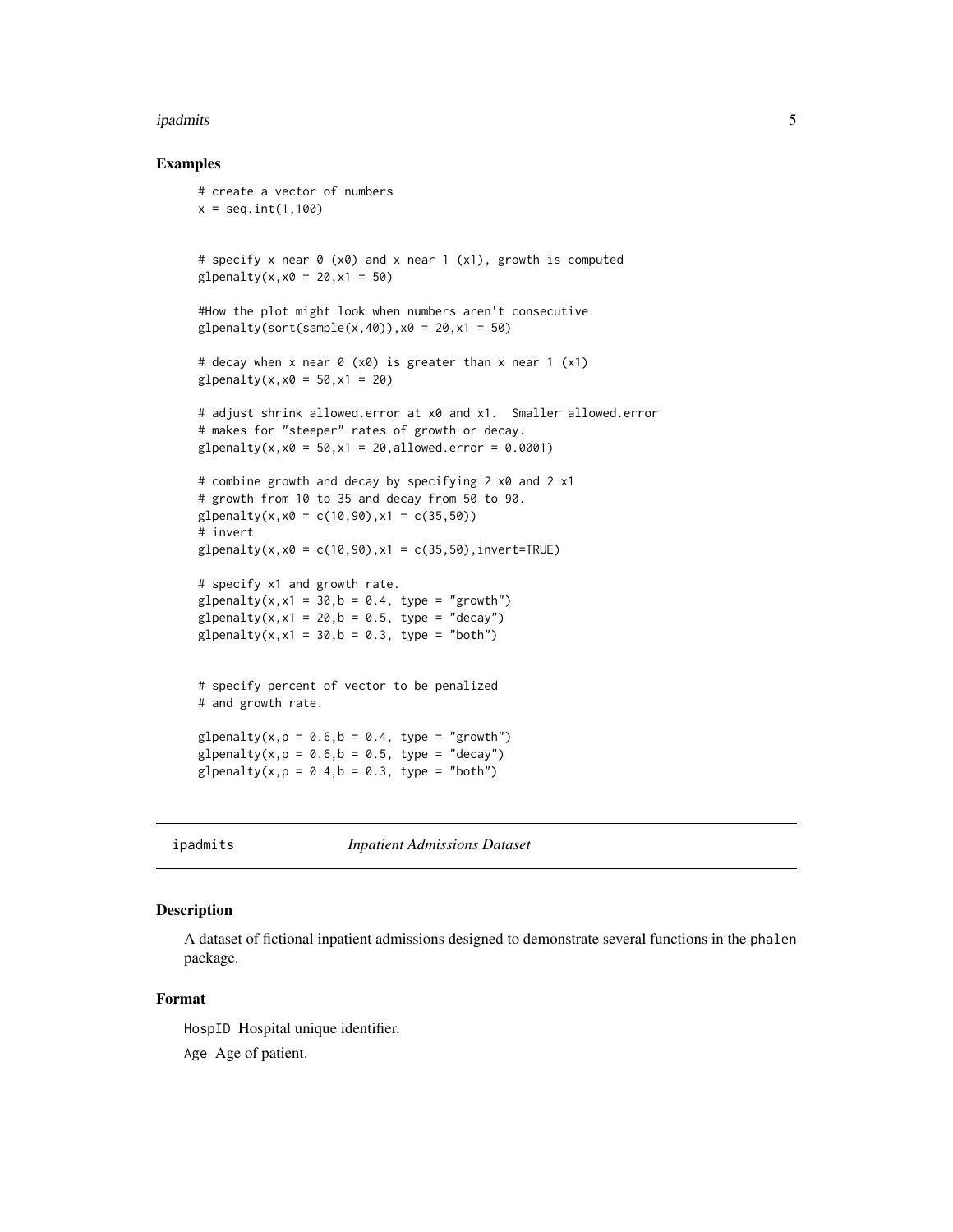<span id="page-5-0"></span>isReadmission Readmissions are coded as 1.

cost Per day cost of inpatient stay.

# kdpec *K-Dimensional Partitioned Episodic Clustering*

# Description

Overlapping or sudo-overlapping observation clustering within k-dimensional partitions.

#### Usage

```
kdpec(id, kdim, startdate, enddate,
     slack = 0, restartindex = FALSE)
```
#### Arguments

| id           | A vector or data frame representing a unique identifier or key.                                                |
|--------------|----------------------------------------------------------------------------------------------------------------|
| kdim         | A vector or data frame representing a "k-dimensional" index across which clus-<br>ters cannot be formed.       |
| startdate    | A date vector of each observation's start date.                                                                |
| enddate      | A date vector of each observation's end date.                                                                  |
| slack        | a positive numeric value representing the gap in days over which a cluster can<br>be formed, the default is 0. |
| restartindex | If TRUE, the squential cluster IDs will restart at 1 within each k-dimensional<br>partition.                   |

#### Value

kdpec returns a data.frame with the column or group of columns used to uniquely identify each observation along with the following:

| kdimidx | K-Dimensional Index. A sequential ID indexing each k-dimensional set. |
|---------|-----------------------------------------------------------------------|
| episode | A sequential ID indexing each episodic cluster.                       |

# Author(s)

Robert P. Bronaugh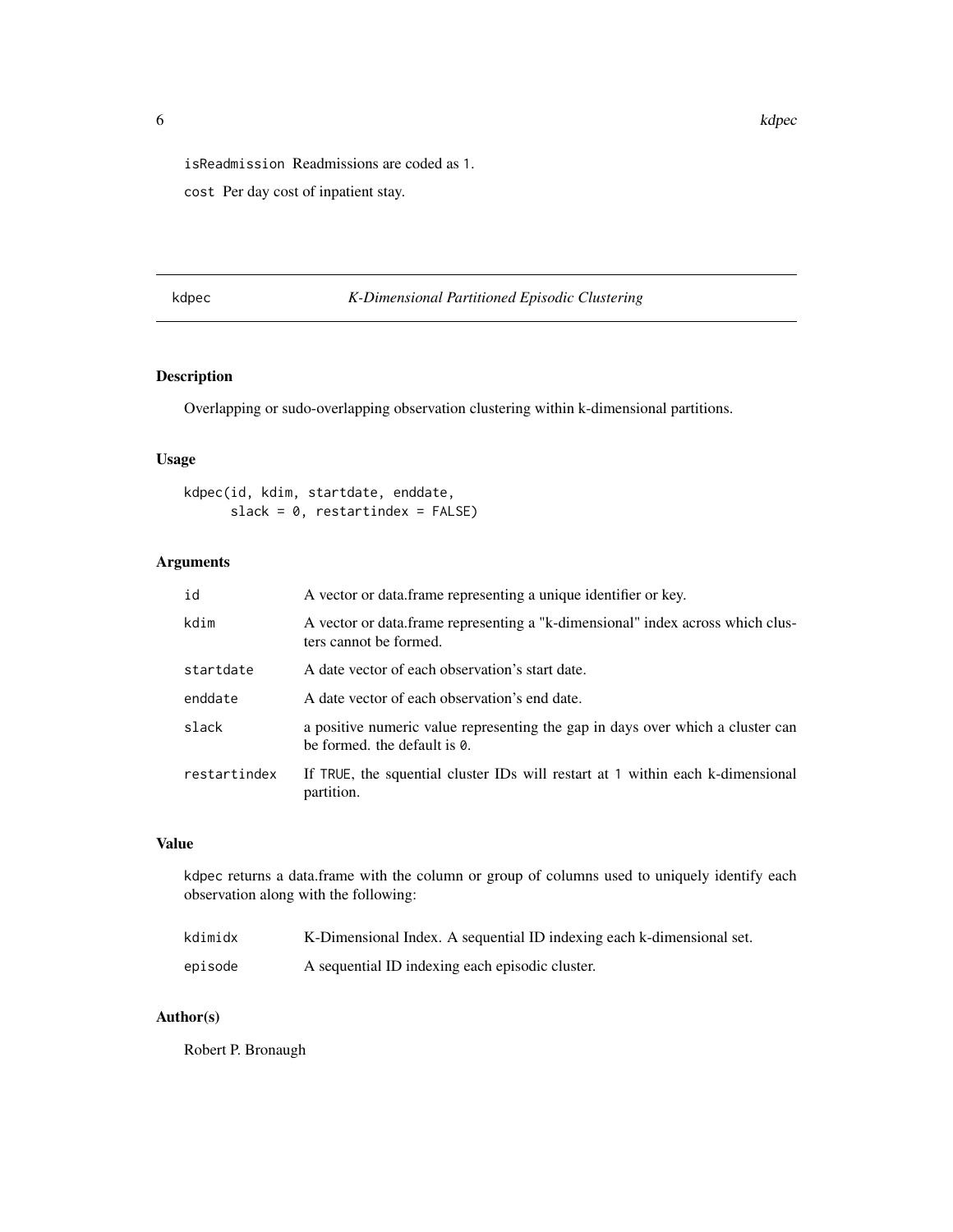#### kdpec 7 and 2007 and 2008 and 2008 and 2008 and 2008 and 2008 and 2008 and 2008 and 2008 and 2008 and 2008 and

#### Examples

```
## Not run:
 # merge a patient's claims for a specific diagnosis together:
 # use kdim to prevent episode clustering across patient and diagnosis
 # (i.e.,) the combination of PatientID and Diagnosis become a partition
 # across which episodic clusters cannot be formed).
 # restartindex = TRUE starts the episode index over at 1 for each k-dimensional partition
 data(epclaims)
 attach(epclaims)
 require(sqldf)
 kd = kdpec(id = epclaims$ClaimNumber,kdim = cbind(epclaims$PatientID,epclaims$Diagnosis)
            ,startdate = epclaims$ServiceStart,enddate = epclaims$ServiceEnd
            ,restartindex=TRUE)
  # print the id, k-dimensional partition index (kdimidx), and the episodes
 print(kd)
 # restartindex = FALSE
 kd = kdpec(epclaims$ClaimNumber,cbind(epclaims$PatientID,epclaims$Diagnosis),
             epclaims$ServiceStart,epclaims$ServiceEnd,restartindex=FALSE)
 print(kd)
 # merge episode indexes with original data
 ep.2 = sqldf("SELECT ep.PatientID
               ,ep.ClaimNumber
               ,ep.Diagnosis
               ,ep.ServiceStart
               ,ep.ServiceEnd
               ,kd.kdimidx
               ,kd.episode
               FROM epclaims ep
               INNER JOIN kd
               ON ep.ClaimNumber = kd.id")
 # plot time spans of original records
 washcol = wash("gry",0.8)
 for (i in 1:nrow(epclaims)) {
    if (i ==1) {
     plot(c(epclaims$ServiceStart[i],epclaims$ServiceEnd[i]),rep(i,2)
           ,type="l", col = washcol, lwd = 3
           ,xlim = c(min(epclaims$ServiceStart)-3
                     ,max(epclaims$ServiceStart)+3)
           , ylim = c(0, 15),xlab = "length of service"
           ,ylab = "claim record index")
    } else if (i < 6) {
     lines(c(epclaims$ServiceStart[i],epclaims$ServiceEnd[i])
            , rep(i,2), col = washcol, lwd = 3)} else if ( i < 10) {
     lines(c(epclaims$ServiceStart[i],epclaims$ServiceEnd[i])
            , rep(i,2), col = washcol, lwd = 3)
```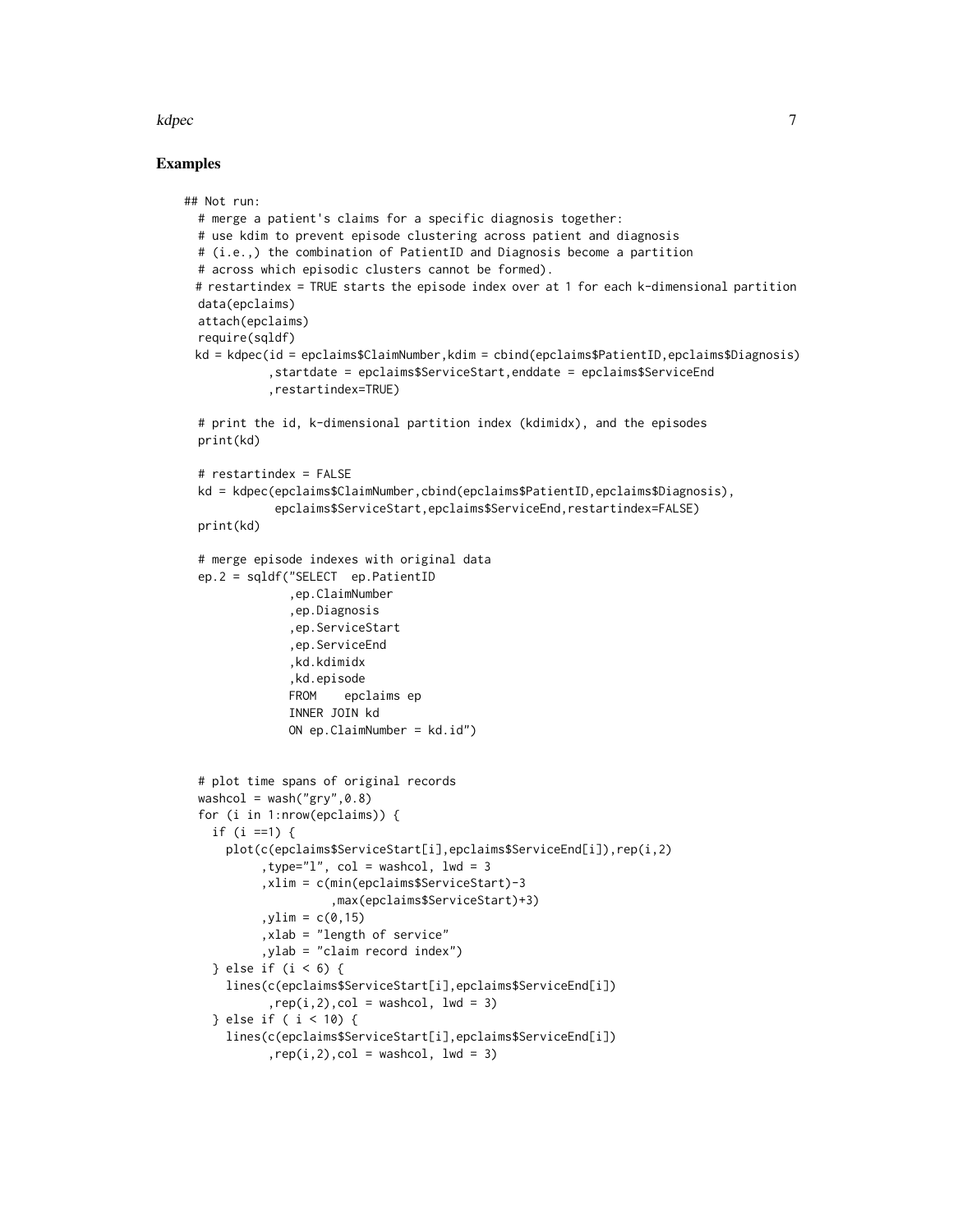```
} else if (i == 10) {
    lines(c(epclaims$ServiceStart[i],epclaims$ServiceEnd[i])
          , rep(i,2), col = washcol, lwd = 3)} else {
    lines(c(epclaims$ServiceStart[i],epclaims$ServiceEnd[i])
          , rep(i,2), col = washcol, lwd = 3)}
}
# plot time spans of original records. Color by assigned k-dim index
washcol = c(wash("blu1",1),wash("grn2",1),wash("org",1),wash("red1",1))
for (i in 1:nrow(ep.2)) {
  if (i ==1) {
    plot(c(ep.2$ServiceStart[i],ep.2$ServiceEnd[i]),rep(i,2)
         ,type="l", col = washcol[ep.2$kdimidx[i]], lwd = 3
         ,xlim = c(min(ep.2$ServiceStart)-3,max(ep.2$ServiceStart)+3)
         ,ylim = c(0,15),xlab = "length of service"
         ,ylab = "claim record index")
  } else if (i < 6) {
    lines(c(ep.2$ServiceStart[i],ep.2$ServiceEnd[i]),rep(i,2)
          ,col = washcol[ep.2$kdimidx[i]], lwd = 3)
  } else if ( i < 10) {
    lines(c(ep.2$ServiceStart[i],ep.2$ServiceEnd[i]),rep(i,2)
          ,col = washcol[ep.2$kdimidx[i]], lwd = 3)
  } else if (i == 10) {
    lines(c(ep.2$ServiceStart[i],ep.2$ServiceEnd[i]),rep(i,2)
          ,col = washcol[ep.2$kdimidx[i]], lwd = 3)
  } else {
    lines(c(ep.2$ServiceStart[i],ep.2$ServiceEnd[i]),rep(i,2)
          ,col = washcol[ep.2$kdimidx[i]], lwd = 3)
 }
}
# merge records to get the full length of each episode
ep.episodes = data.frame("kdimidx" = tapply(ep.2$kdimidx,ep.2$episode,min),
                         "episodeStart" = as.Date(tapply(ep.2$ServiceStart
                            ,ep.2$episode,min),origin = "1970-01-01"),
                         "episodeEnd" = as.Date(tapply(ep.2$ServiceEnd
                            ,ep.2$episode,max),origin = "1970-01-01"))
# plot the length of service of each episode. kdimidx, not claim
# records, are on the y axis colors represent each kdimidx
washcol = c(wash("blu1",1),wash("grn2",1),wash("org",1),wash("red1",1))
i = 1for (i in 1:nrow(ep.episodes)) {
  if (i ==1) {
    plot(c(ep.episodes$episodeStart[i],ep.episodes$episodeEnd[i])
          ,rep(ep.episodes$kdimidx[i],2)
         ,type="l", col = washcol[ep.episodes$kdimidx[i]], lwd = 3
         ,xlim = c(min(ep.2$ServiceStart)-3,max(ep.2$ServiceStart)+3)
```

```
,ylim = c(0,4)
```

```
,xlab = "length of episode"
```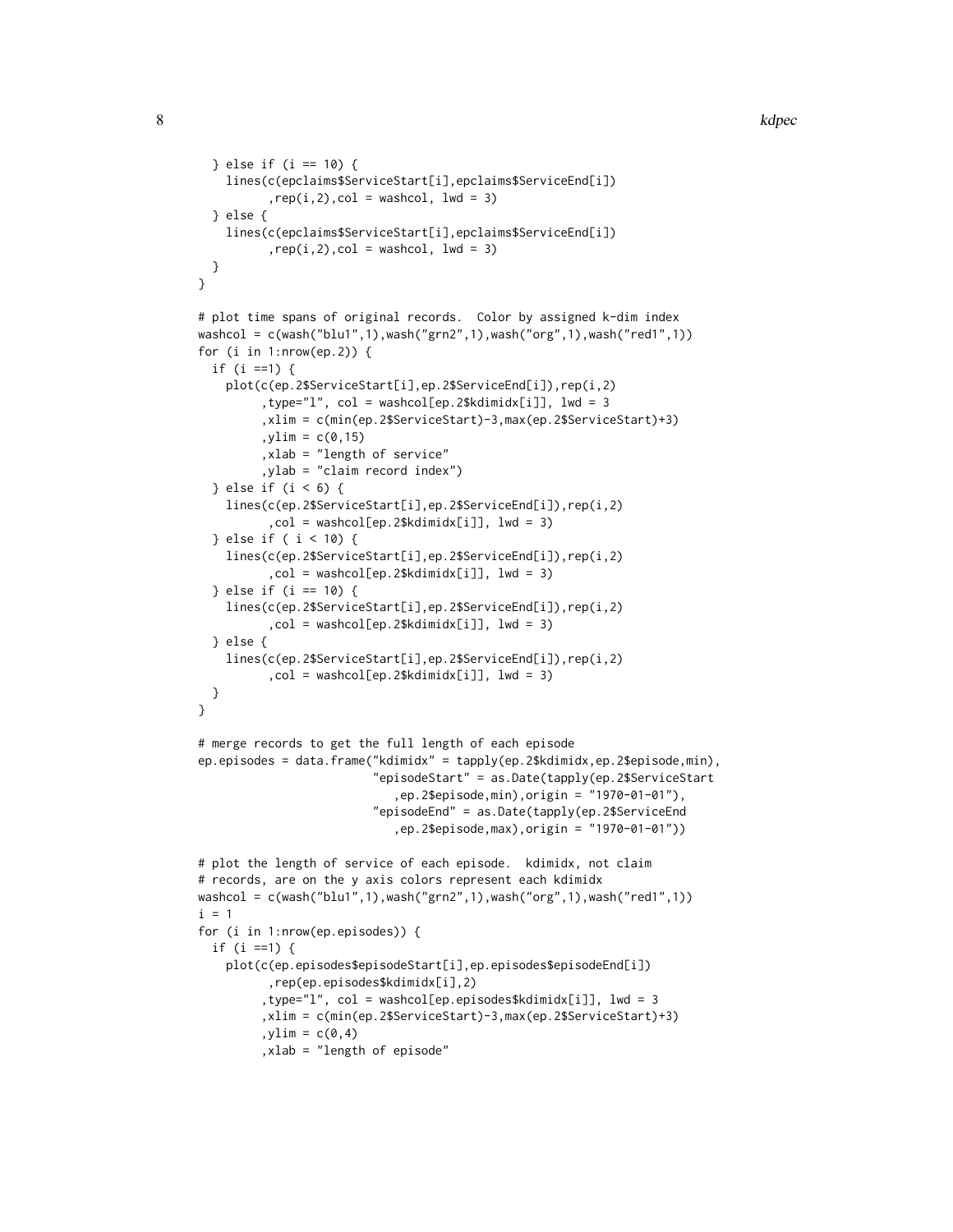<span id="page-8-0"></span>kparts 50 and 200 kparts 9 and 200 kparts 60 and 200 kparts 60 and 200 kparts 60 and 200 kparts 60 and 200 kpar

```
,ylab = "k-dimensional index")
    } else if (i < 6) {
     lines(c(ep.episodes$episodeStart[i],ep.episodes$episodeEnd[i])
            ,rep(ep.episodes$kdimidx[i],2)
            ,col = washcol[ep.episodes$kdimidx[i]], lwd = 3)
    } else if ( i < 10) {
     lines(c(ep.episodes$episodeStart[i],ep.episodes$episodeEnd[i])
            ,rep(ep.episodes$kdimidx[i],2)
            ,col = washcol[ep.episodes$kdimidx[i]], lwd = 3)
    } else if (i == 10) {
     lines(c(ep.episodes$episodeStart[i],ep.episodes$episodeEnd[i])
            ,rep(ep.episodes$kdimidx[i],2)
            ,col = washcol[ep.episodes$kdimidx[i]], lwd = 3)
    } else {
     lines(c(ep.episodes$episodeStart[i],ep.episodes$episodeEnd[i])
            ,rep(ep.episodes$kdimidx[i],2)
            ,col = washcol[ep.episodes$kdimidx[i]], lwd = 3)
   }
 }
 detach(epclaims)
## End(Not run)
```
#### kparts *K-Partitions Clustering*

# Description

Unsupervised vector partitioning.

#### Usage

```
kparts(x, y, parts, maxiter = 50, trials = 3,
      nblind = FALSE, trialprint = TRUE, iterprint = FALSE)
```
#### Arguments

| $\mathsf{x}$ | The numeric vector to be partitioned.                                                                                                                                                                |
|--------------|------------------------------------------------------------------------------------------------------------------------------------------------------------------------------------------------------|
| y            | The numeric response variable vector used to partition vector x.                                                                                                                                     |
| parts        | The desired number of partitions.                                                                                                                                                                    |
| maxiter      | The maximum number of iterations allowed for each trial. If convergence<br>does not occur, the trail will stop after the specified number of iterations is<br>reached. The default is 50 iterations. |
| trials       | The number of times the algorithm is run with new, randomly assigned parti-<br>tions. The default number of trials is 3.                                                                             |
| nblind       | If TRUE, the algorithm will ignore the sum of squares within each unique value<br>of x. The default is FALSE.                                                                                        |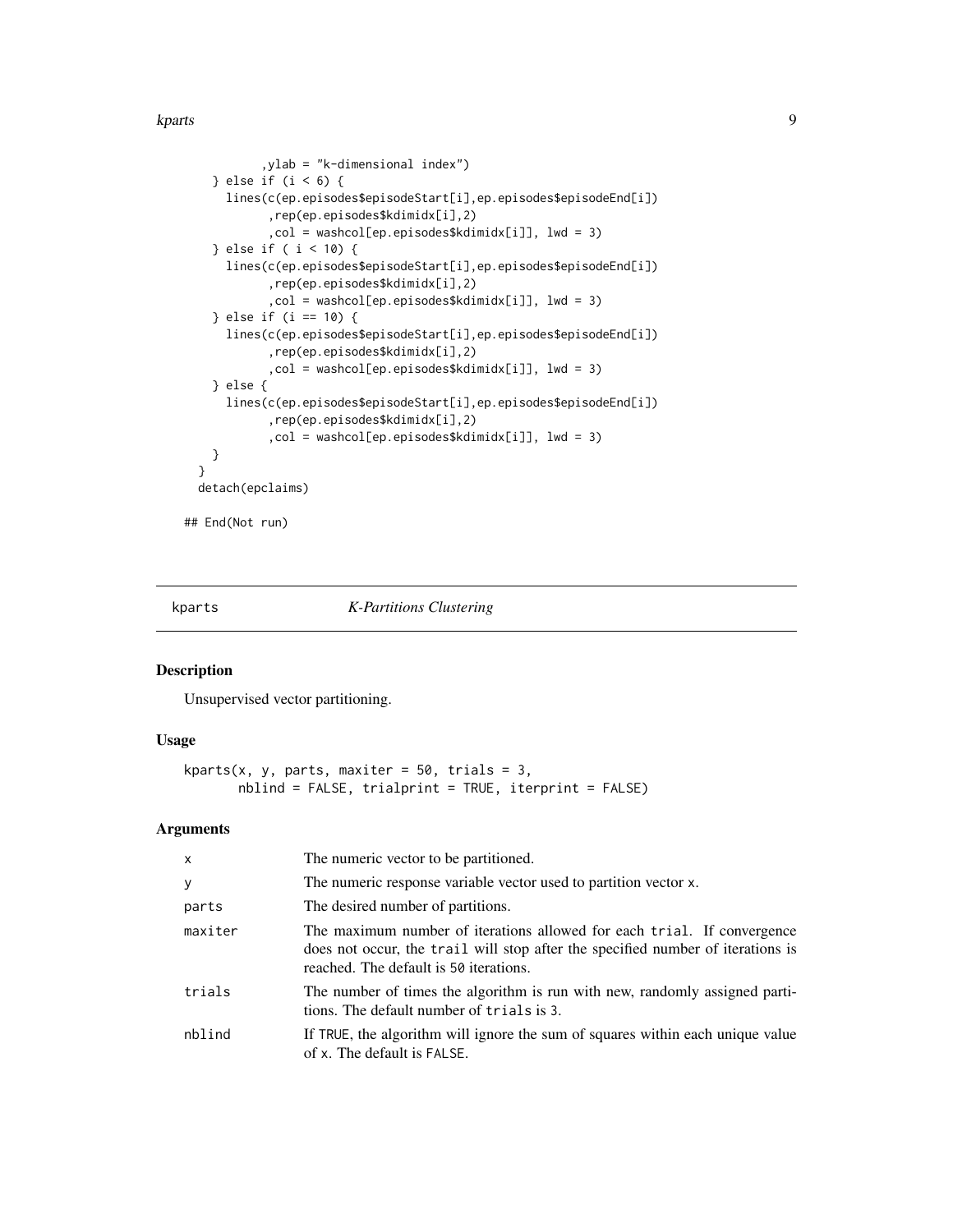10 kparts

| trialprint | If TRUE, the trial number and the sum of squares will print while the algorithm<br>is running. The default is TRUE.  |
|------------|----------------------------------------------------------------------------------------------------------------------|
| iterprint  | If TRUE, the iteration number and sum of squares will print while the algorithm<br>is running. The default is FALSE. |

#### Details

kparts finds the best contiguous partitions for  $x$  by minimizing the sum of squares of y.

The sum of squares for a unique value of x cannot be partitioned, which has the effect of weighting unique values of x by the number observations at those values. Using nblind  $=$  "FALSE" cause kparts to ignore the number of observations and treat all x values as equally weighted.

kparts can take a long time to process datasets with large numbers of unique x values. To gain efficiency, pre-processing vector x by binning is recommended.

# Value

| partitions | A data frame naming the index of the partition and the range x over which the<br>partition extends.                              |
|------------|----------------------------------------------------------------------------------------------------------------------------------|
| data       | A data frame containing the partition index (parts), the unique values of x, the<br>average of y and the range of the partition. |

#### Note

In later versions, kparts will be updated to allow for a matrix of data as y input.

#### Author(s)

Robert P. Bronaugh

#### Examples

```
# plot readmission rates against age.
data(ipadmits)
attach(ipadmits)
ipadmits.summary = data.frame("AvgReadmission" = tapply(ipadmits$isReadmission
                                                        ,ipadmits$Age
                                                         ,mean)
                              ,"AvgCost" = tapply(ipadmits$cost
                                                  ,ipadmits$Age
                                                  ,mean))
plot(ipadmits.summary$AvgReadmission,xlab = "Age",ylab = "AvgReadmission")
# find the best partitions of age against readmission rate.
# run kparts with 4 trials with 5 partitions
kp = kparts(x = ipadmits$Age, y = ipadmits$isReadmission, parts = 5, trials = 4)# list value range for each partition
kp$partitions
plot(kp)
# run with 7 partitions and ignore number of samples per age
```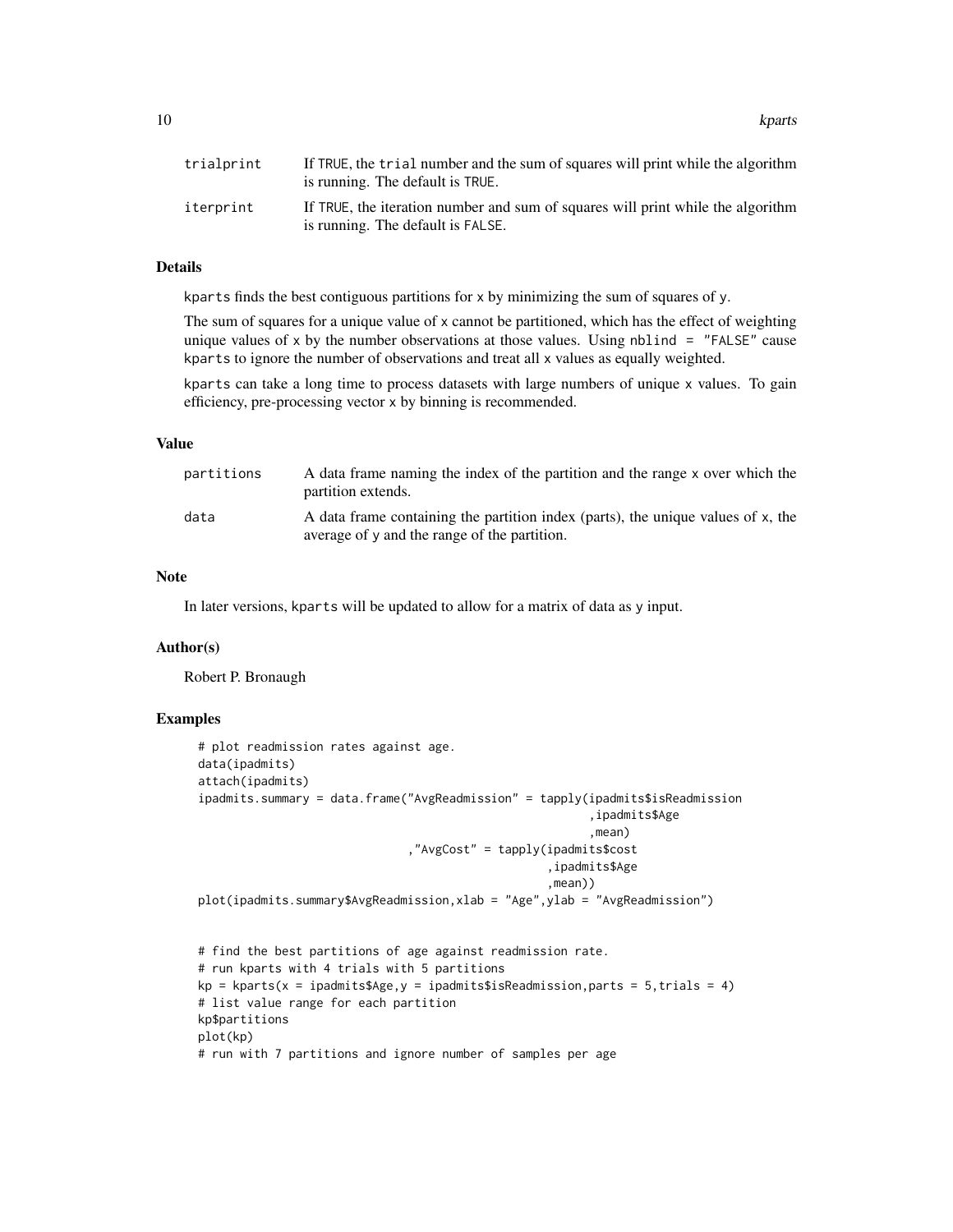<span id="page-10-0"></span>qqrank 11

```
# when computing error
kp = kparts(ipadmits$Age,ipadmits$isReadmission,parts = 7,trials = 5,nblind = TRUE)
kp$partitions
plot(kp)
detach(ipadmits)
```
qqrank *Load-Deviance Ranking*

# Description

Rank by size and deviance from the hypothesized mean.

# Usage

```
qqrank(X, INDEX, alternative = c("two.sided", "less", "greater"),
       absrank = TRUE, N = NA, b = NA, plotpenalty = TRUE,
       allowed.error = 0.005)
```
# Arguments

| $\mathsf{X}$  | A numeric vector.                                                                                                                                                                                                                                                                                 |
|---------------|---------------------------------------------------------------------------------------------------------------------------------------------------------------------------------------------------------------------------------------------------------------------------------------------------|
| INDEX         | A factor of length X.                                                                                                                                                                                                                                                                             |
| alternative   | The alternative hypothesis. Accepts "two.sided", "less", or "greater".                                                                                                                                                                                                                            |
| absrank       | If TRUE, INDEX means greater than or less than the population mean will produce<br>a positive question of FALSE, INDEX means greater than the population mean<br>will have a positive qqscore and INDEX means less than the population mean<br>will have a negative q score. The default is TRUE. |
| N             | The number of observations below which a growth penalty is applied. N is<br>passed to x1 argument of glpenalty.                                                                                                                                                                                   |
| h             | A positive numeric value representing the growth rate of the glpenalty.                                                                                                                                                                                                                           |
| plotpenalty   | If TRUE, the glpenalty is plotted. The default is TRUE.                                                                                                                                                                                                                                           |
| allowed.error | The allowed difference between glpenalty and 1 at N. The default is 0.005.                                                                                                                                                                                                                        |

# Details

qqrank ranks by size and deviance from the hypothesized mean using either the Binomial Test or Welch's t-Test. Restated, qqrank is a function of a size penalty, test statistic or variant thereof, and p-value.

# Value

| qqrankmatrix | A data frame containing the size, mean, standard deviation, and qqrank of each<br>INDEX. |
|--------------|------------------------------------------------------------------------------------------|
| test.used    | The statistical test used to measure deviance from the mean.                             |
| pop.mean     | The mean of X.                                                                           |
| pop.sd       | The standard deviation of X.                                                             |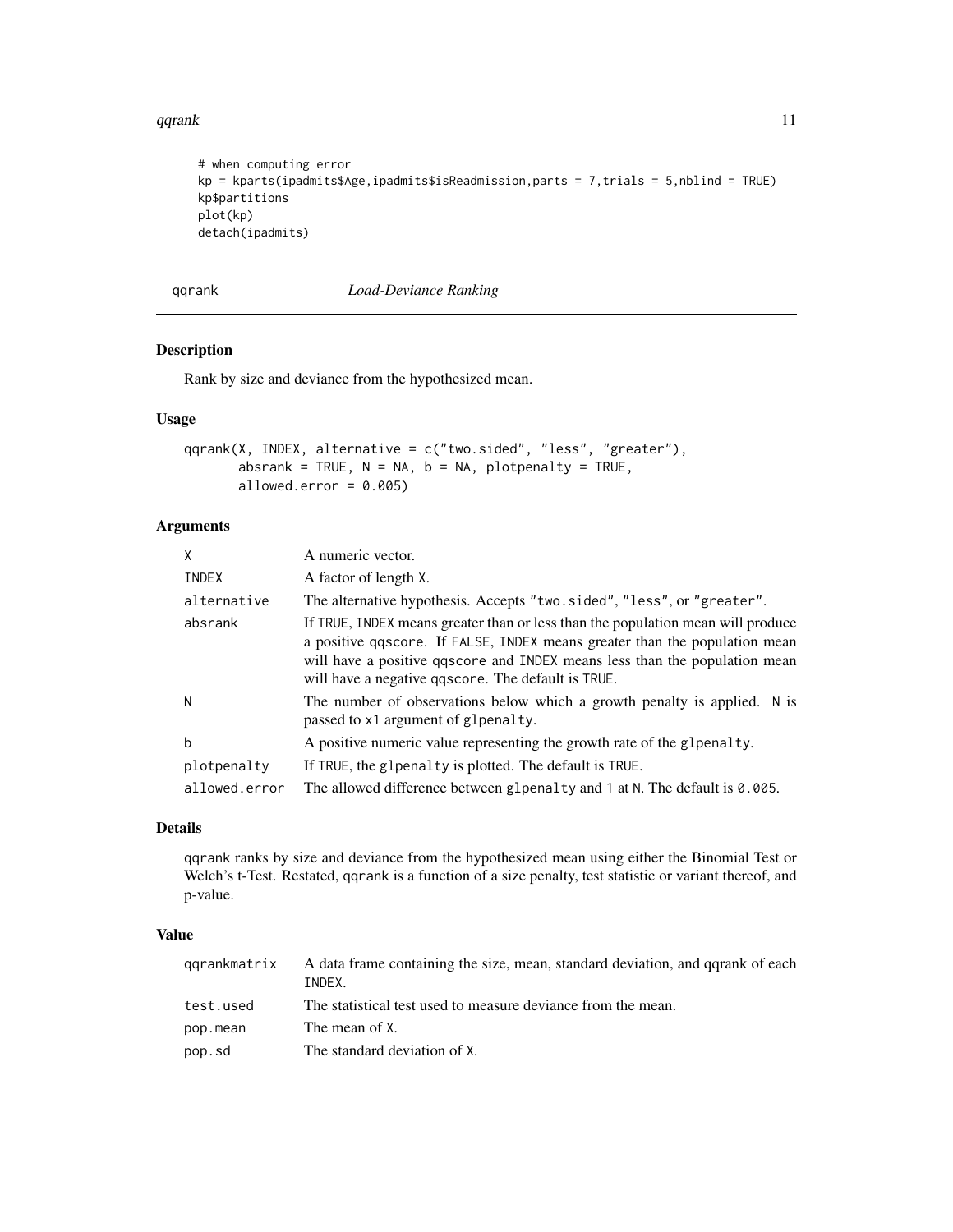#### <span id="page-11-0"></span>Author(s)

Robert P. Bronaugh

# See Also

[glpenalty](#page-3-1) [t.test](#page-0-0) [binom.test](#page-0-0)

# Examples

```
# which hospital has the "worst" readmissions? (note: the average
# readmission rate is 17.13%
data(ipadmits)
attach(ipadmits)
ip.ag = data.frame('sum' = tapply(ipadmits$isReadmission,ipadmits$HospID,sum),
                   'avg' = tapply(ipadmits$isReadmission,ipadmits$HospID,mean))
# hospital 9 has the most readmissions (1,094), but the percent of readmissions
# is low at 14%, less than the population average.
ip.ag[order(-ip.ag$sum),][1,]
# hostpital 80 has the highest percentage of readmissions 87.5%, but only
# 7 readmissions over all.
ip.ag[order(-ip.ag$avg),][1,]
# using qqrank and penalizing samples less than N = 250 at a growth
# rate of b = 0.05, Hospital 39 has 1606 readmissions with a readmission
# percent of 38%.
qqr = qqrank(ipadmits$isReadmission,ipadmits$HospID
             ,alternative = "greater",N = 250, b = 0.05)
round(qqr$rankmatrix,2)
# relax sample penalty and rank on both sides of the mean
# Hospital 21 has the "best" readmission track record.
qqr = qqrank(ipadmits$isReadmission,ipadmits$HospID
             ,alternative = "two.sided",absrank = FALSE, N = 30, b = 0.1)round(qqr$rankmatrix,2)
```
detach(ipadmits)

<span id="page-11-1"></span>wash *Wash Color Palette*

# Description

Color Palette for R.

#### Usage

wash(color, grade)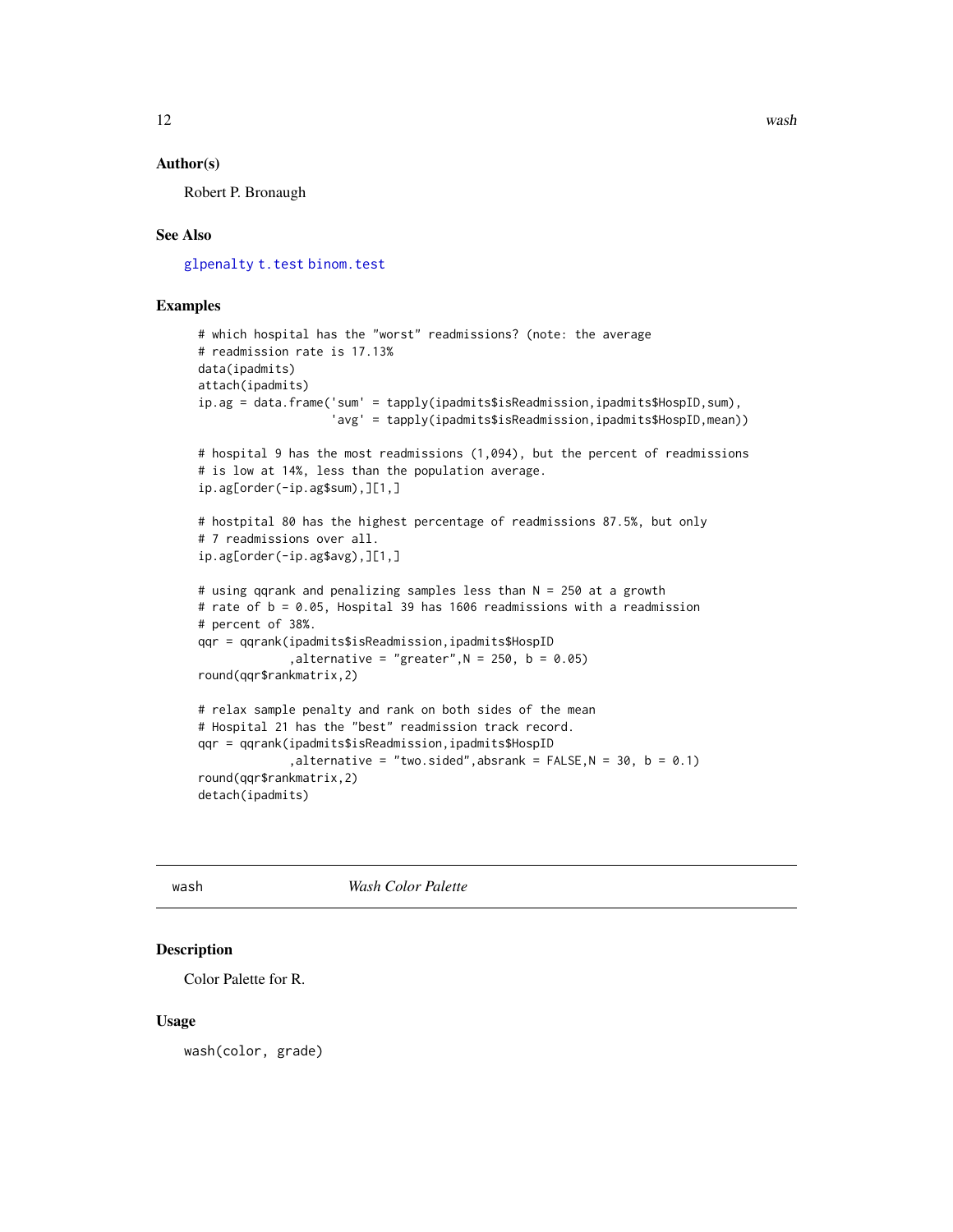#### <span id="page-12-0"></span> $wash$  13

# Arguments

| color | Name of the color or color vector to be returned. Run wash, showall () or see<br>details for a complete list of accepted color arguments.                                                                  |
|-------|------------------------------------------------------------------------------------------------------------------------------------------------------------------------------------------------------------|
| grade | A positive numeric value. For grade between 0 and 1, a single color of gradient<br>grade will be returned. For grade between 1 and 61, a character vector of N<br>equidistant grandients will be returned. |

# Details

Use wash. showall() to see the list of colors available and to return 15 of the 61 color gradients. Below is a list of all colors:

"grd1" green to red, vibrant

"grd2" green to red, pale

"blu1" blue

- "blu2" dark blue
- "grn1" lime green
- "grn2" green
- "ylw" yellow
- "org" orange
- "red1" orange to red
- "red2" pink to red
- "prp1" purple
- "prp2" dark purple
- "cyn" cyan
- "grb" grey blue
- "gry" grey

# Value

A color or vector of colors.

### See Also

[washout](#page-14-1)

# Examples

```
# show all colors
wash.showall()
```
- # ---------------------------------------------
- # Chose a single color:
- # ---------------------------------------------
- # Specify the color then specify a gradient 0-1.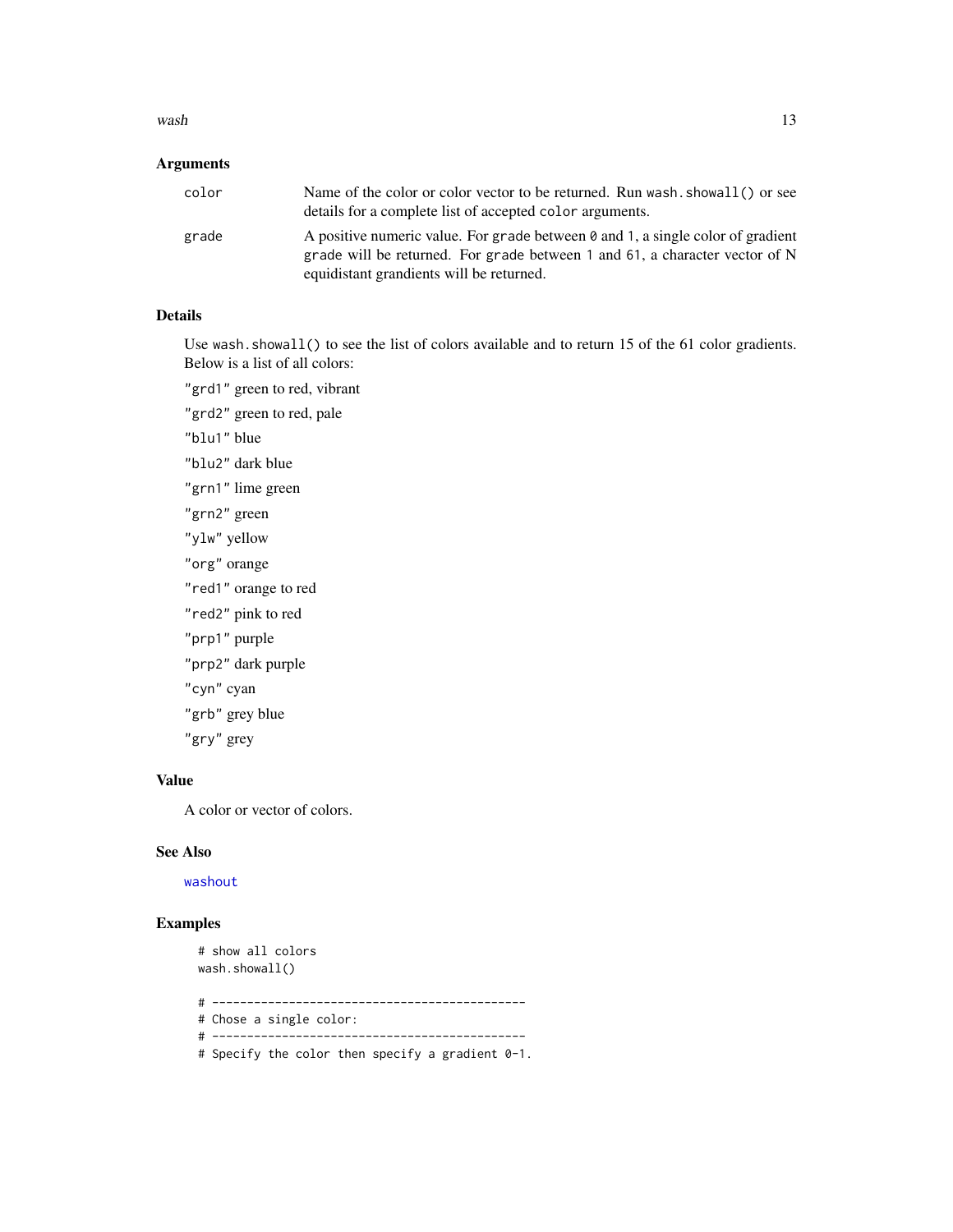```
# Here is purple2 at 30%
washcol = wash('prp2',0.3)
plot(1,1,col = washcol, cex = 21, pch=16, axes = FALSE, xlab = "", ylab = "")# purple2 at 100%
washcol = wash('prp2',1)
plot(1,1,col = washcol, cex = 21, pch=16, axes = FALSE, xlab = "", ylab = "")# ---------------------------------------------
# Chose a vector of colors:
# ---------------------------------------------
# Specify the color then specify the number of
# gradients (1-61) to include in the vector. Here
# are 5 shades of blue1.
washcol = wash("blu1",5)
plot(seq.int(1,5),rep(1,5),col = washcol,peh=15,cex = 10, axes = FALSE, xlim = c(0.5, 5.5), xlab = "", ylab = "")# chose 5 different colors
washcol = c(wash("blu1", 1),wash("grn2",1),
            wash("ylw",1),
            wash("org",1),
            wash("red2",1))
plot(seq.int(1,5), rep(1,5),col = washcol, pch=15, cex = 10, axes = FALSE, xlim = c(0.5, 5.5), xlab = "", ylab = "")# 61 shades of greenred1 (for heat maps)
washcol = wash("grd1", 61)plot(seq.int(1,61),rep(1,61),col = washcol,pch=15,cex = 21,xlim= c(-4,54),axes = FALSE,xlab = "",ylab = "")
# ---------------------------------------------
# Expand a color vector to match data
# ---------------------------------------------
# plot readmission by age, no color
data(ipadmits)
attach(ipadmits)
ipadmits.summary = data.frame("AvgReadmission" = tapply(ipadmits$isReadmission
                                                         ,ipadmits$Age
                                                         ,mean)
                             ,"AvgCost" = tapply(ipadmits$cost
                                                 ,ipadmits$Age
                                                 ,mean))
plot(ipadmits.summary$AvgReadmission
     ,xlab = "Age",ylab = "AvgReadmission")
```
# get vector of 9 greenred1 colors then expand color vector # to match readmission data with color gradient increasing by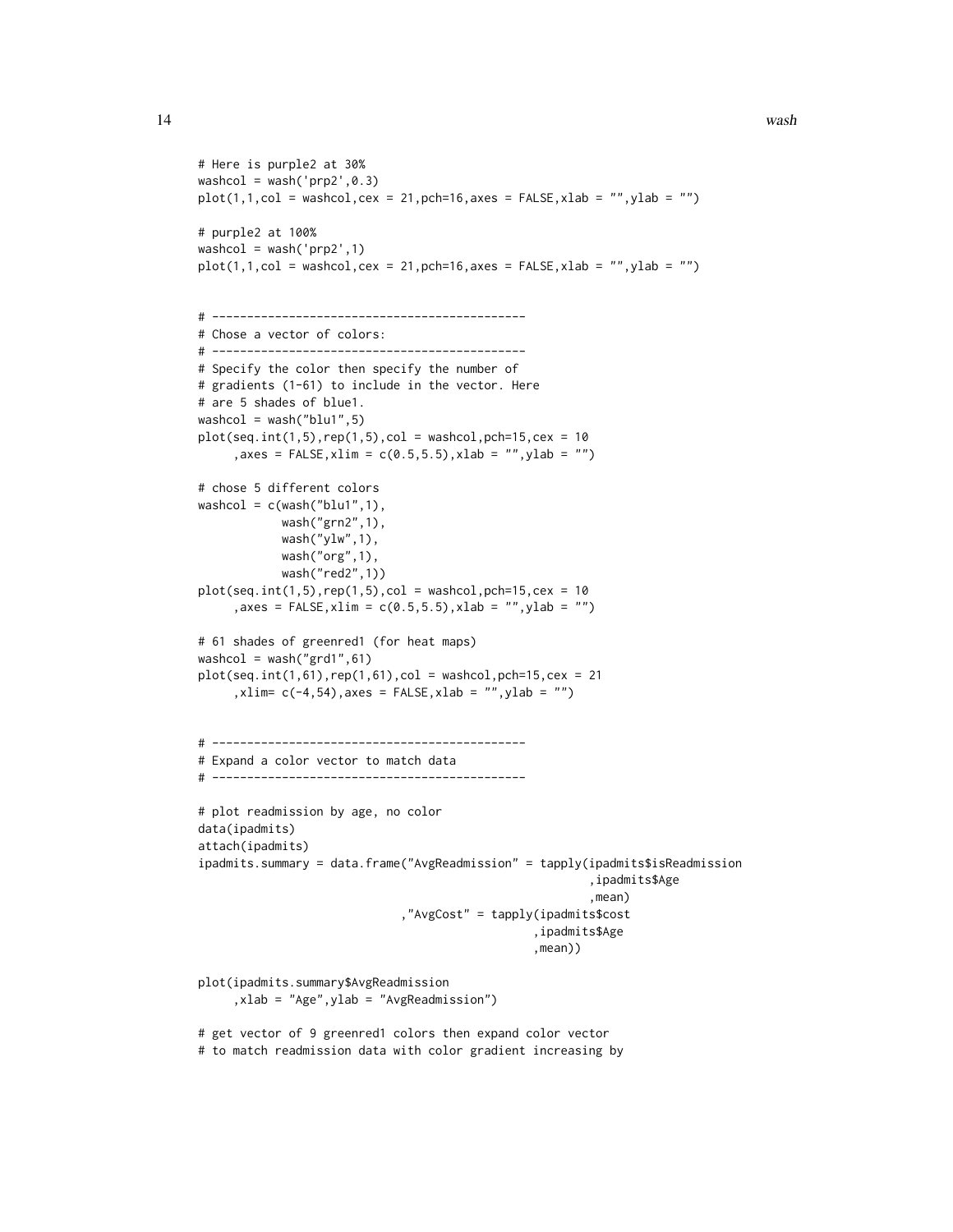#### <span id="page-14-0"></span>washout 15

```
# value of avg readmission
washcol = wash("grd1", 9)washoutcol = washout(ipadmits.summary$AvgReadmission,washcol,method = "value")
plot(ipadmits.summary$AvgReadmission,col=washoutcol
     ,pch=16,xlab = "Age",ylab = "AvgReadmission")
# increase gradient by the index of the vector Age of value
washoutcol = washout(ipadmits.summary[,1],washcol,method = "index")
plot(ipadmits.summary$AvgReadmission,col=washoutcol
     ,pch=16,xlab = "Age",ylab = "AvgReadmission")
# increase gradient by average cost
washoutcol = washout(ipadmits.summary$AvgCost[1:60]
                    ,washcol, method = "value")
plot(ipadmits.summary$AvgReadmission[1:60], col=washoutcol
     , pch=16,xlab = "Age", ylab = "AvgReadmission")
detach(ipadmits)
```
<span id="page-14-1"></span>washout *Wash Out*

#### Description

Fit color vector to data.

#### Usage

```
washout(x, washcol, method = "index")
```
#### Arguments

| X       | A vector. For method $=$ "value", a numeric vector must be supplied. |
|---------|----------------------------------------------------------------------|
| washcol | A vector of colors.                                                  |
| method  | Accepts "index" or "value". The default is "index".                  |

#### Details

washout assigns a washcol color to each element in vector x. For method = "index", each color element in washcol is evenly applied to vector x based on the index of vector x. For method = "value", each color element in washcol is evenly applied to vector x based on the value of vector x.

# Value

washout returns a character color vector of length x.

### See Also

[wash](#page-11-1)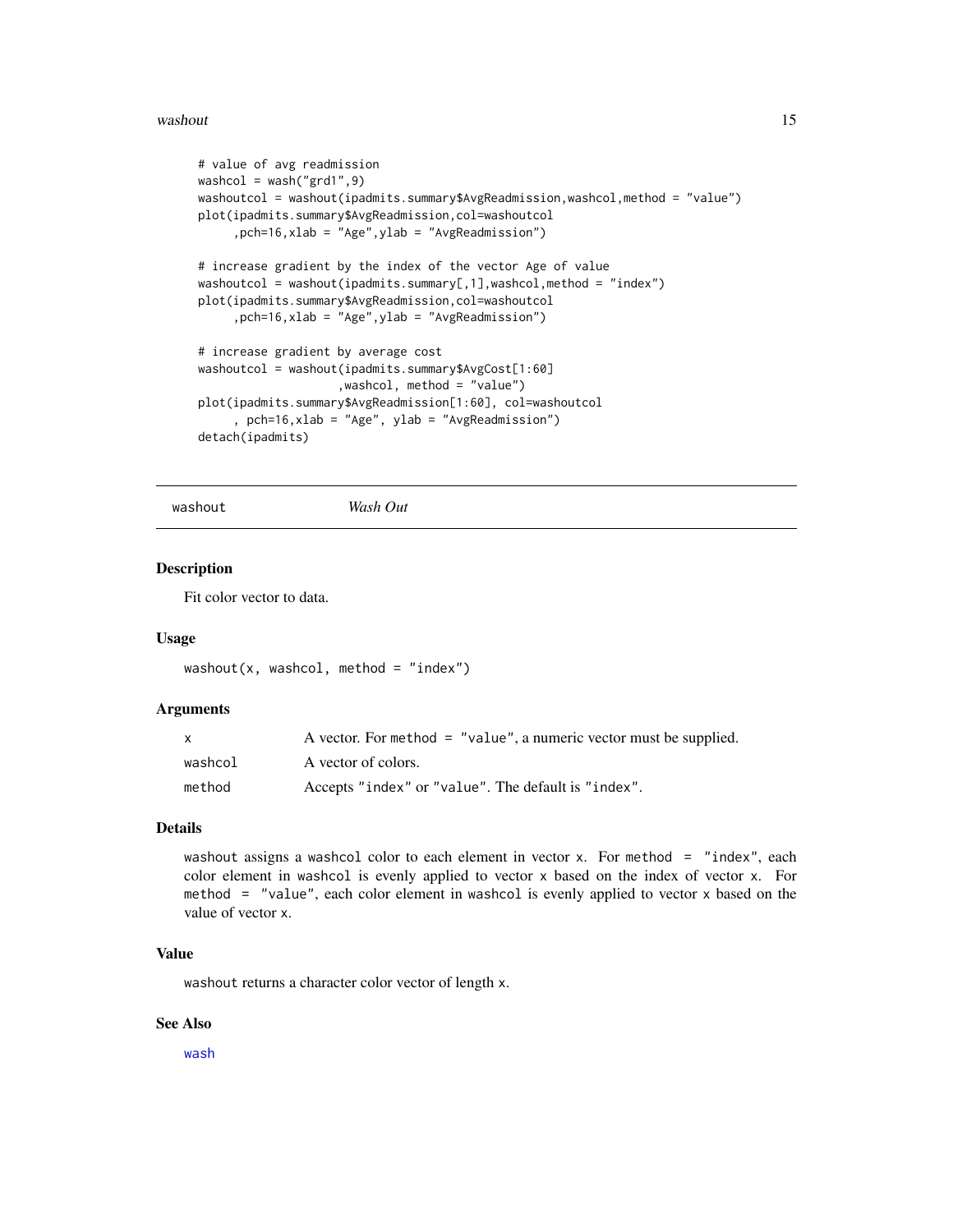#### 16 washout washout the contract of the contract of the contract of the contract of the contract of the contract of the contract of the contract of the contract of the contract of the contract of the contract of the contrac

#### Examples

# show all colors

```
wash.showall()
# ---------------------------------------------
# Chose a single color:
# ---------------------------------------------
# Specify the color then specify a gradient 0-1.
# Here is purple2 at 30%
washcol = wash('prp2', 0.3)
plot(1,1,col = washcol, cex = 21, pch=16, axes = FALSE, xlab = "", ylab = "")# purple2 at 100%
washcol = wash('prp2', 1)plot(1,1,col = washcol,cex = 21,pch=16,axes = FALSE, xlabel = ''',ylab = ''')# ---------------------------------------------
# Chose a vector of colors:
# ---------------------------------------------
# Specify the color then specify the number of
# gradients (1-61) to include in the vector. Here
# are 5 shades of blue1.
washcol = wash("blu1", 5)plot(seq.int(1,5), rep(1,5),col = washcol, pch=15, cex = 10, axes = FALSE, xlim = c(0.5, 5.5), xlab = "", ylab = "")# chose 5 different colors
washcol = c(wash("blu1", 1),wash("grn2",1),
            wash("ylw",1),
            wash("org",1),
            wash("red2",1))
plot(seq.int(1,5), rep(1,5),col = washcol, pch=15, cex = 10, axes = FALSE, xlim = c(0.5, 5.5), xlab = "", ylab = "")# 61 shades of greenred1 (for heat maps)
washcol = wash("grd1", 61)plot(seq.int(1,61),rep(1,61),col = washcol,peh=15,cex = 21,xlim= c(-4,54),axes = FALSE,xlab = "",ylab = "")
# ---------------------------------------------
# Expand a color vector to match data
# ---------------------------------------------
# plot readmission by age, no color
data(ipadmits)
attach(ipadmits)
ipadmits.summary = data.frame("AvgReadmission" = tapply(ipadmits$isReadmission
                                                         ,ipadmits$Age
                                                         ,mean)
```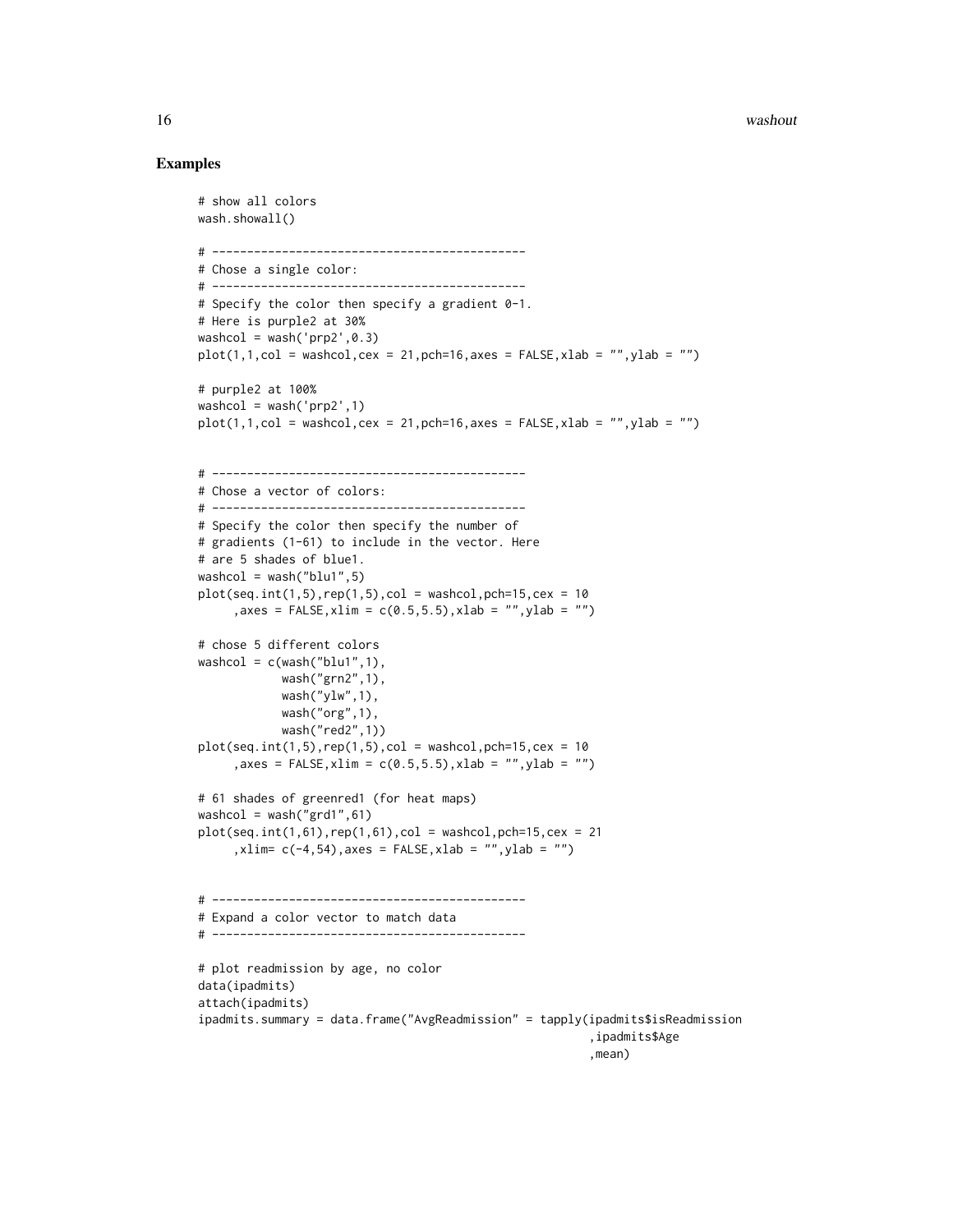#### washout the contract of the contract of the contract of the contract of the contract of the contract of the contract of the contract of the contract of the contract of the contract of the contract of the contract of the co

```
,"AvgCost" = tapply(ipadmits$cost
                                                ,ipadmits$Age
                                                ,mean))
plot(ipadmits.summary$AvgReadmission
     ,xlab = "Age",ylab = "AvgReadmission")
# get vector of 9 greenred1 colors then expand color vector
# to match readmission data with color gradient increasing by
# value of avg readmission
washcol = wash("grd1",9)
washoutcol = washout(ipadmits.summary$AvgReadmission,washcol,method = "value")
plot(ipadmits.summary$AvgReadmission,col=washoutcol
     ,pch=16,xlab = "Age",ylab = "AvgReadmission")
# increase gradient by the index of the vector Age of value
washoutcol = washout(ipadmits.summary[,1],washcol,method = "index")
plot(ipadmits.summary$AvgReadmission,col=washoutcol
     ,pch=16,xlab = "Age",ylab = "AvgReadmission")
# increase gradient by average cost
washoutcol = washout(ipadmits.summary$AvgCost[1:60]
                    ,washcol, method = "value")
plot(ipadmits.summary$AvgReadmission[1:60], col=washoutcol
     , pch=16,xlab = "Age", ylab = "AvgReadmission")
```
detach(ipadmits)